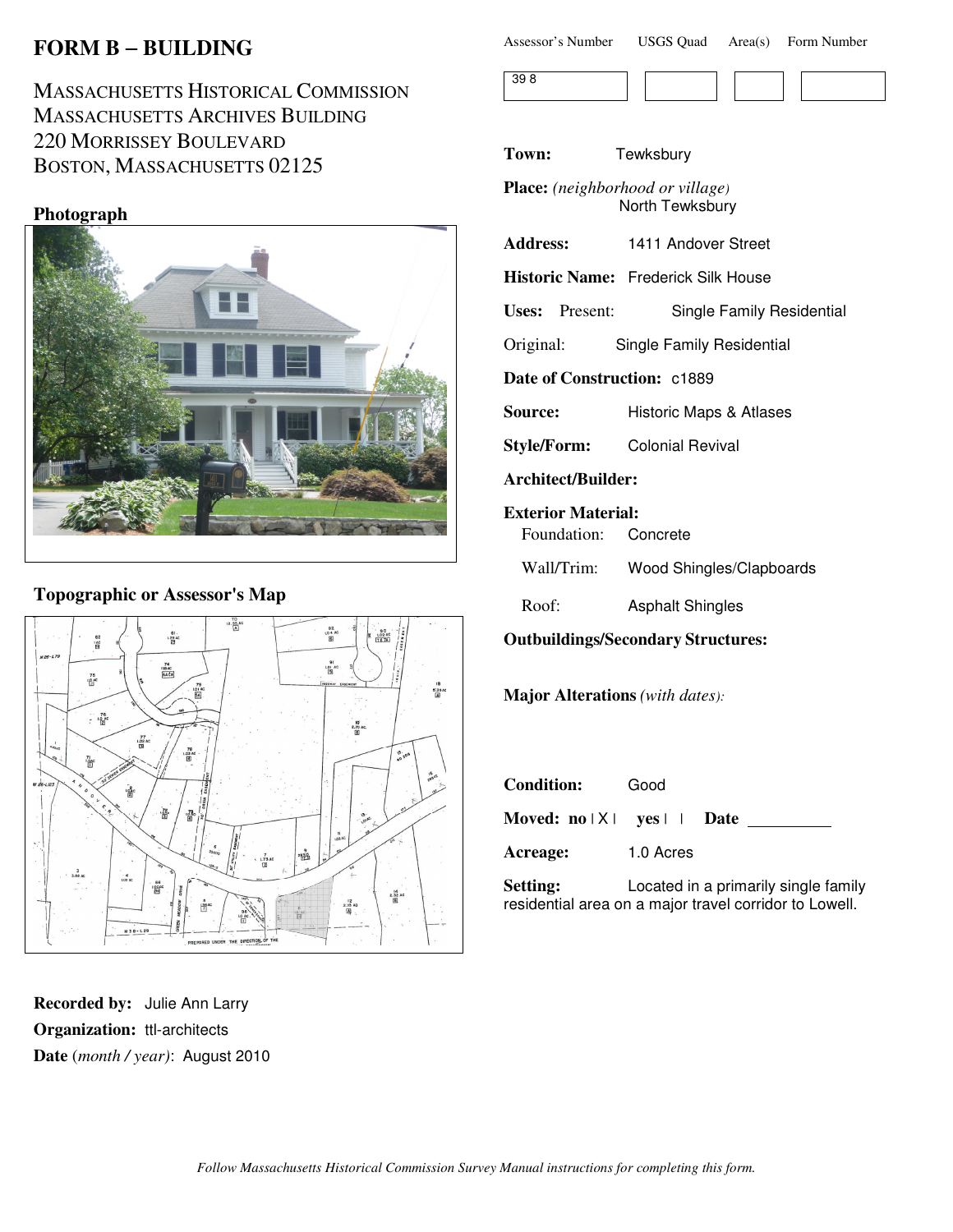## **INVENTORY FORM B CONTINUATION SHEET** TEWKSBURY 1411 ANDOVER STREET

MASSACHUSETTS HISTORICAL COMMISSION Area(s) Form No.

220 MORRISSEY BOULEVARD, BOSTON, MASSACHUSETTS 02125

Recommended for listing in the National Register of Historic Places. *If checked, you must attach a completed National Register Criteria Statement form.*

*Use as much space as necessary to complete the following entries, allowing text to flow onto additional continuation sheets.* 

## **ARCHITECTURAL DESCRIPTION:**

*Describe architectural features. Evaluate the characteristics of this building in terms of other buildings within the community.*

The house at 1411 Andover Street is a rectangular dwelling on a brick foundation. The hip roof is sheathed in asphalt shingles. A brick chimney projects from the west slope of the roof near the roof's center. The dwelling's walls are clad in wood clapboards. An addition projects from the side (west) elevation. The two story addition has a hip roof and features a band of sash windows on each level. A wrap around porch shelters the centrally located main entrance. The porches hip roof is supported by round columns. The door is a single width swinging door with a simple surround. To either side of the entrance are two, 8/1 sash windows. Additional 6/1 and 8/1 sash windows are centered directly above the first floor openings. Windows are typically flanked by shutters. Two hip roof dormers, one on the north and one on the south, project from the large hip roof. Each dormer features a pair small rectangular sash windows.

A two car garage is located to the southwest of the dwelling. A low stone wall with a granite cap separates the yard from the street.

### **HISTORICAL NARRATIVE**

*Discuss the history of the building. Explain its associations with local (or state) history. Include uses of the building, and the role(s) the owners/occupants played within the community.*

According to census records and historic maps and atlases, between 1880 and 1889 Frederick C Silk and his family moved to Tewksbury from Lowell and purchased the former Thomas Bridge farm (c1875). The Bridge house predated 1852. Silk may have constructed a new home closer to the road in the contemporary style. His is the only house south of Andover Street c1889. Frederick Silk owned 49 acres, a house and barn in 1890. He acquired an additional 50 acres from the heirs of Jesse Blake to the north of his existing property. He operated a small dairy farm. Silk moved to Worcester c1912.

In the  $20^{th}$  century the house was owned by Alfonso (1906-1993) and Mary Tavares (1908-1996). The Tavares owned the house, barn and by 1948 a garage and camp. Between 1948 and 1965 they sold 11 acres of the house lot. Alfonso Tavares was a storekeeper in the 1940s. After his widow's death, his heirs sold the land to Presidential Development Corporation in 1998 and the land was subdivided into residential lots.

Additional owners include: Jay & Susan Timmons (1998-2009)